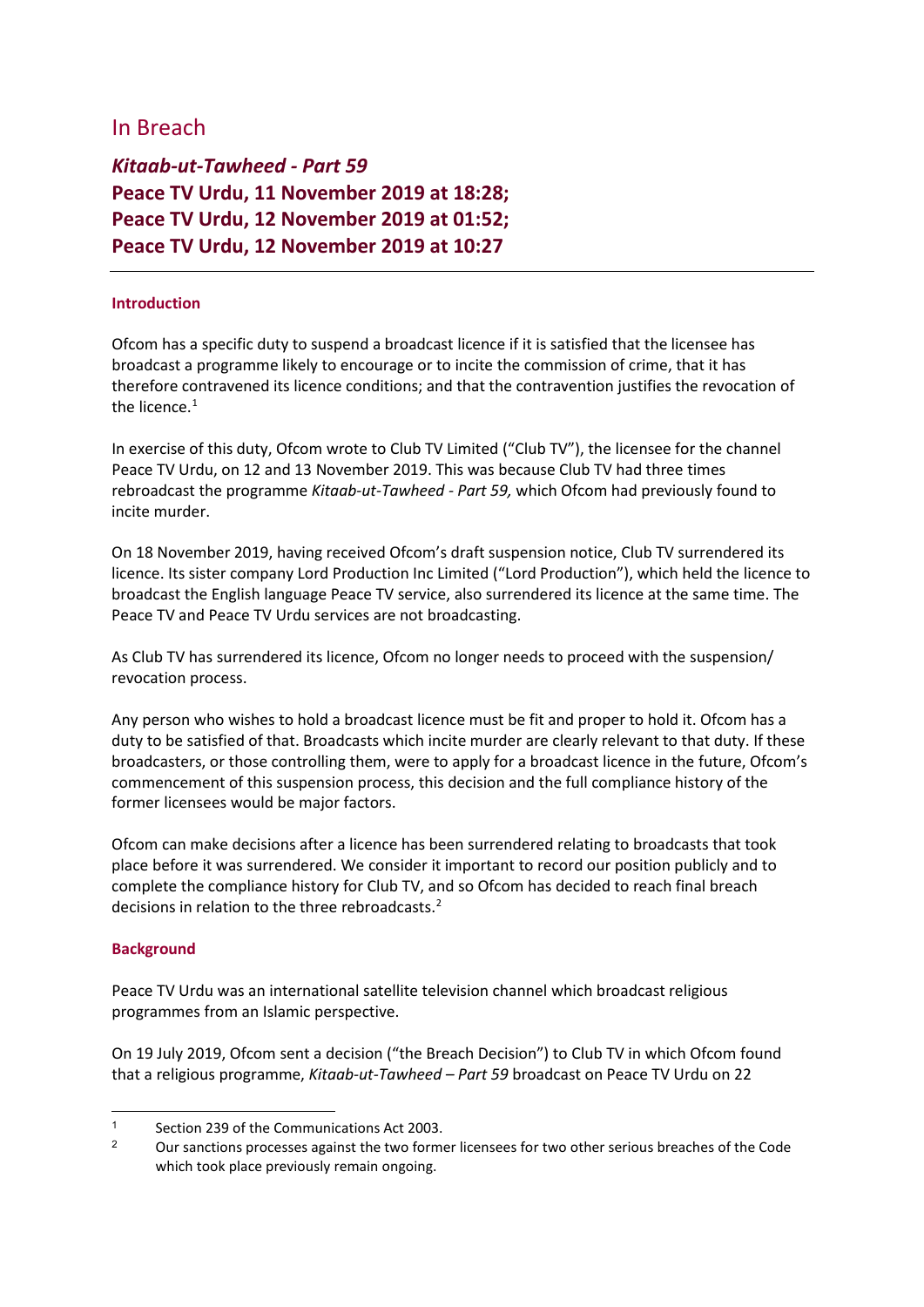November 2017 at 09:00 breached Rules 3.1, 3.2, 3.3 and 2.3 of the Ofcom Broadcasting Code ("the Code"). The programme, broadcast in Urdu, discussed the Islamic punishment for magicians (and those who practise magic). Ofcom found a significant proportion of the UK audience of the programme would understand magic to encompass users of Taweez<sup>[3](#page-1-0)</sup> and practitioners of Ruqya<sup>[4](#page-1-1)</sup>. Ofcom understands that within the UK, many South Asian and Sunni Muslim people consider such practices as part of a rich long standing historical Islamic tradition which they believe in, and in some cases practice. In the breach decision, Ofcom noted the recent case of *R v Syeedy[5](#page-1-2)* in which a Muslim cleric was murdered for his involvement in such practices. Ofcom found that the programme incited murder.

The Breach Decision was published in [issue 383](https://www.ofcom.org.uk/__data/assets/pdf_file/0024/157830/issue-383-of-ofcoms-broadcast-and-on-demand-bulletin.pdf) of Ofcom's Broadcast and on Demand Bulletin on 22 July 2019. In the Decision, Ofcom put Club TV on notice that Ofcom considered the breach to be very serious and would be considering the imposition of a statutory sanction. The sanction process is ongoing.

### **The relevant broadcasts**

On 12 November 2019, during monitoring of the service, Ofcom identified a programme had been broadcast on 11 November 2019 at 18:28 on Peace TV Urdu which it believed to be a repeat of the *Kitaab-ut-Tawheed - Part 59* programme broadcast on 22 November 2017. On 13 November 2019, Ofcom identified what it believed to be two further repeats of the *Kitaab-ut-Tawheed - Part 59* programme on Peace TV Urdu on 12 November 2019 at 01:52 and at 10:27.

Having been alerted to the broadcast of the relevant content by Ofcom, Club TV broadcast an apology in English on 13 November 2019, at 18:26. The apology was shown during the broadcast of the beginning of *Kitaab-ut-Tawheed - Part 60*. A rolling ticker at the bottom of the screen showed the following text (in English save for the salutation) for a period of approximately six minutes:

"*Apology: Kitaab ut Taweed, Part 59 broadcast 11 November 2019 at 18:26. Dear Peace TV Urdu Viewers As Salaamu-alaikum warahmatullahi we sincerely apologise that the above programme was broadcast in error yesterday. Ofcom have ruled that it was in breach of the Broadcasting Code when we broadcast it previously. We wish to make it clear that when referring to Islamic penalties for the practice of [magic] the programme was not intended to refer to penalties to be imposed for any such practices in the UK or elsewhere in Europe. The UK broadcasters of Peace TV Urdu do not endorse violence towards those practising magic and Islamic penalties are for Islamic states. We deeply regret the mistake in re-broadcasting this programme which arose due to human error. Steps have been taken to ensure it does not happen again*".

<span id="page-1-0"></span><sup>3</sup> This term was explained in the case of *R v Syeedy* (2016) Manchester Crown Court Case No: T20167130 (unreported) as follows: "amulets, that is small objects which can be carried by the people who wish to be healed. The Arabic word for the amulets of this kind is "taweez" and a taweez commonly takes the form of writing on a small piece of paper which is then folded up or rolled up and is either wrapped in some other paper or is put into a small receptacle of some kind."

<span id="page-1-1"></span><sup>&</sup>lt;sup>4</sup> Advertisements for those who practice Ruqya are widely found online and in popular UK based Urdu language newspapers. Examples include treatment [\(https://www.ruqyainlondon.com/\)](https://www.ruqyainlondon.com/) and therapy [\(http://ruqyacentre.com/\)](http://ruqyacentre.com/) offered online, and advertisements appearing in *The Daily Jang* offering services to customers to rid them of black magic on Friday 29 September 2017, Saturday 4 August 2018 and 10 September 2018. Often referred to as Ruqya centres, these centres can be found across the UK.

<span id="page-1-2"></span><sup>5</sup> (2016) Manchester Crown Court Case No: T20167130 (unreported).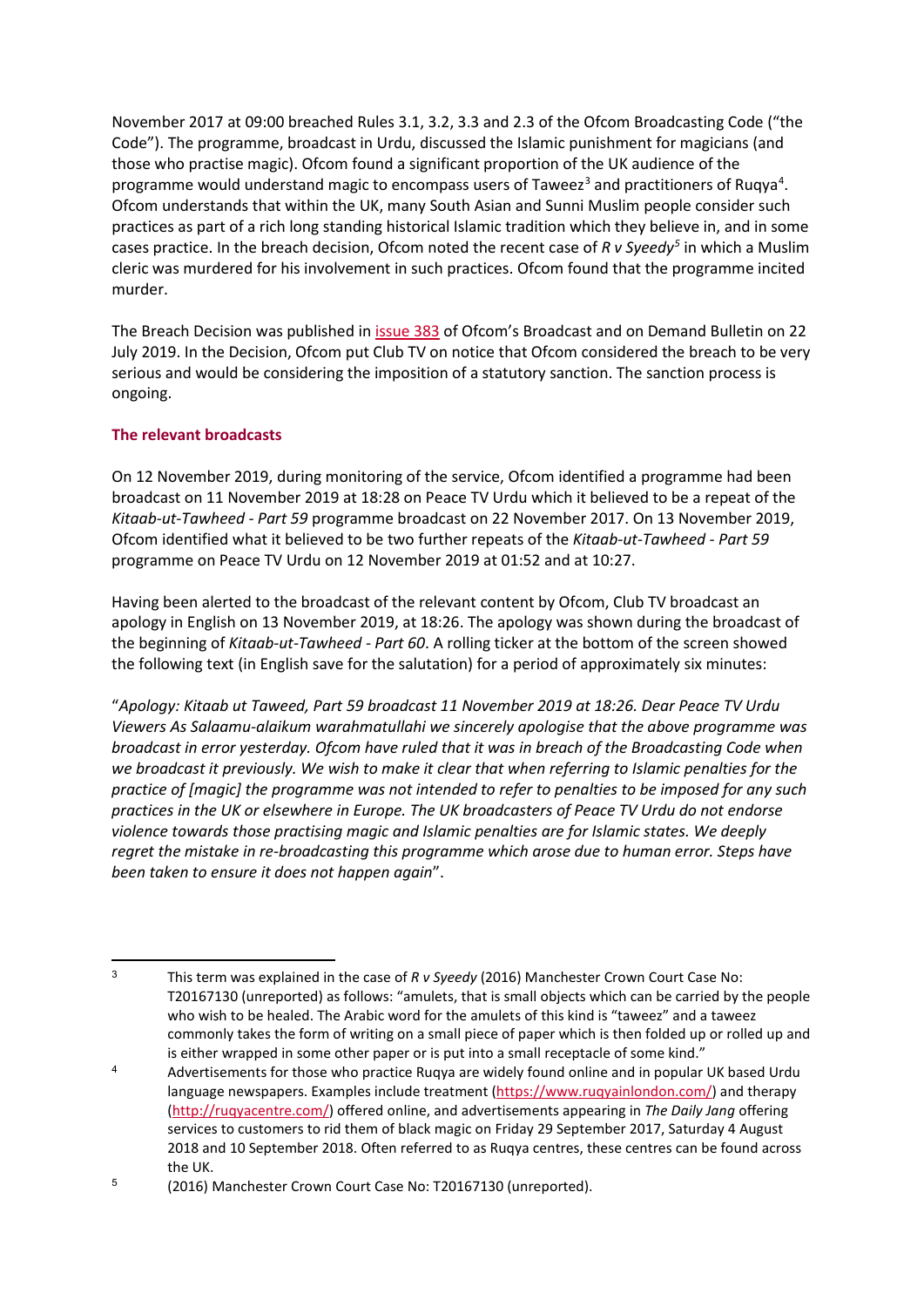The broadcast of *Kitaab-ut-Tawheed – Part 60* was preceded by a short piece of content which showed a silhouette of one person stabbing another followed by an image of a hand holding a knife which was partially covered in blood.

The content began by showing a young man drawing a knife and holding this up in the vicinity of his face. A close-up image of a bloodshot eye was shown, and then the young man's eyes. Subsequently, a silhouetted image of a person being stabbed in the chest by another person, whose silhouette bears a resemblance to the man shown earlier in the scene, was shown and a person can be heard crying out. Another close-up image of the same blood shot eye was shown again and what appeared to be a globe from the Peace TV logo appeared over the iris, then the eye closed. Finally, an image of a hand holding a knife which was partially covered in blood was shown. The hand and knife appeared to be the same as those shown at the beginning of the scene. The scene then ended and a screen showing a drop of water falling into a large body of water and then the "Peace Network TV" logo in the middle of the screen was shown. Three smaller logos for other Peace TV channels appeared under the "Peace Network TV" logo.

Club TV told us it also broadcast an apology in Urdu on 13 November 2019 at 21:00 and on 14 November at 18:29.

On 12 November 2019, we wrote to Club TV to inform it that Ofcom was minded to commence a suspension process in relation to the broadcast of the programme shown on Peace TV Urdu on 11 November 2019 at 11:28. On 13 November 2019, Ofcom again wrote to Club TV about these broadcasts. Ofcom informed Club TV that, having considered the representations made earlier that day, Ofcom remained of the view that it was appropriate to consider whether the duty under section 239 applied in relation to the broadcast of the programmes it believed to be repeats of the *Kitaabut-Tawheed – Part 59* programme. A draft notice of suspension of the broadcast licence under Section 239 was enclosed. Club TV was invited to make representations.

Club TV surrendered its TLCS licence on 18 November 2019. The TLCS Licence for Peace TV, held by Club TV's sister company Lord Production, $<sup>6</sup>$  $<sup>6</sup>$  $<sup>6</sup>$  with which it shared a compliance function, was</sup> surrendered at the same time.

## **Club TV's representations**

Club TV made representations in response to Ofcom's letter of 12 November 2019 by letter dated 13 November 2019. It made further representations in a letter dated 20 November 2019.

Club TV confirmed that the programme broadcast on Peace TV Urdu on 11 November 2019 at 18:28, and again at 01:52 and 10:27 on 12 November 2019 was a repeat of the *Kitaab-ut-Tawheed – Part 59* programme broadcast on 22 November 2017.

It also stated that it accepted the Breach Decision although it stated that it believed that Ofcom had not engaged with certain points that it had made and expressed disappointment about this.

Club TV explained that the re-broadcast of the programme was a "genuine error" and apologised for the mistake. It stated that after Ofcom wrote to it on 21 December 2017 alerting it to concerns over the content: "schedulers were informed via telephone call to remove the above programme from all future broadcasts and to rename the file so it couldn't be used again". It provided screenshots which it explained showed that the programme had been renamed to signal that it should not be used.

 $6$  Both Club TV and Lord Productions are subsidiaries of Universal Broadcasting Corporation Limited.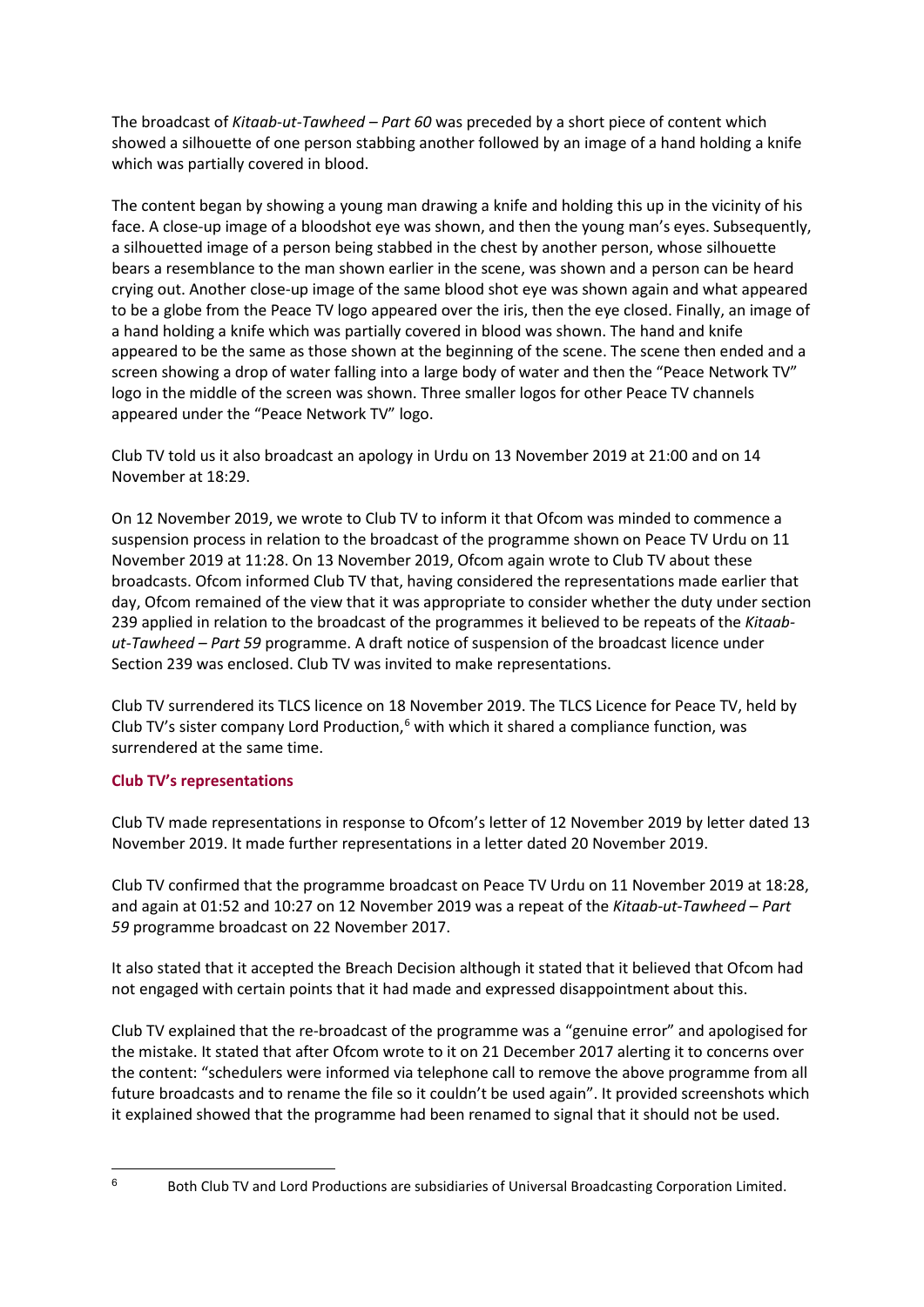In its representations of 20 November 2019 Club TV stated that the files had been deleted from Peace TV Urdu's storage systems. However, it said it was unaware "that this particular file was … on the live machine and media server" of its third-party broadcasting service playout provider "until this incident came to light". It added that both Club TV and the scheduler have limited access to the live machines.

It explained that whilst deleting old files to create extra storage space, the operator at the thirdparty broadcasting service playout provider "copied all old files back onto the Peace TV Urdu media server" to avoid losing them. It added that during this process, a technical error caused a change in file names, which meant that "when a previously used playlist was auto synchronised it did not highlight red" to alert the scheduler to change or remove the programme. It said that the playout provider manager acknowledged that these "files should not have been copied over to the Peace TV media server" and that this process should not be repeated.

Club TV said that the re-broadcast was a result of a technical issue and that it had no "intention to re-broadcast any content that Ofcom have ever raised concerns about". It confirmed that "since Ofcom's decision *Kitaab-ut-Tawheed - Part 59* had not been re-broadcast up until this technical error".

Club TV said that, as a result of the incident, its playout provider had taken further steps in an effort to prevent similar occurrences in future, including permanently deleting programmes that raise issues from the live systems and storage systems, regularly meeting with Club TV's scheduler to review the processes and channel workflow, and thoroughly checking the current files on its live machines and media servers.

Club TV also stated that it was aware of the importance of complying with the Broadcasting Code and with Ofcom's rulings. It stated that it sincerely regretted the re-broadcast of the programme and added that it would take further steps to ensure that such errors did not occur in future.

In its first set of representations, Club TV offered to "broadcast an on-air apology for the rebroadcast of this programme at 18:30 confirming that it was an error and will not happen again." In its subsequent representations, it highlighted that it had broadcast an apology in English and Urdu. Club TV also stated that it believed that "it was necessary to apologise for the mistake immediately" as "Club TV is well aware of the importance of compliance with the Broadcasting Code and Ofcom rulings" and noted that "the English apology had to be broadcast first whilst arrangements were being made to get the text translated into Urdu and then create an MPEG file for broadcast which took some time".

Regarding the content broadcast prior to the *Kitaab-ut-Tawheed – Part 60* programme, Club TV stated that "*the tear drop falling into the Ocean […] is the key to understanding that when a person watches Peace TV and then he repents for the violence and the wrong act done by him, he becomes a good non-violent human being. The clip needs to be viewed with the name of the TV channel in mind and depicts someone turning their back on violence and looking to Allah via our programming*." Club TV added that "*Peace TV Urdu content is aimed at the more mature adult audiences (not young and impressionable) to further understand the religious viewpoints on various aspects of day to day life and is definitely not there to cause or encourage any acts of violence*."

Finally, Club TV explained that it had surrendered its broadcasting licence because "*on the 18th November 2019 the board of trustees of Islamic Research Foundation International (1122086) had conveyed to us that they have decided to stop all funding*. *We are unhappy with the decision because this error was not because of us but rather a technical one…. We should add that we do not accept*